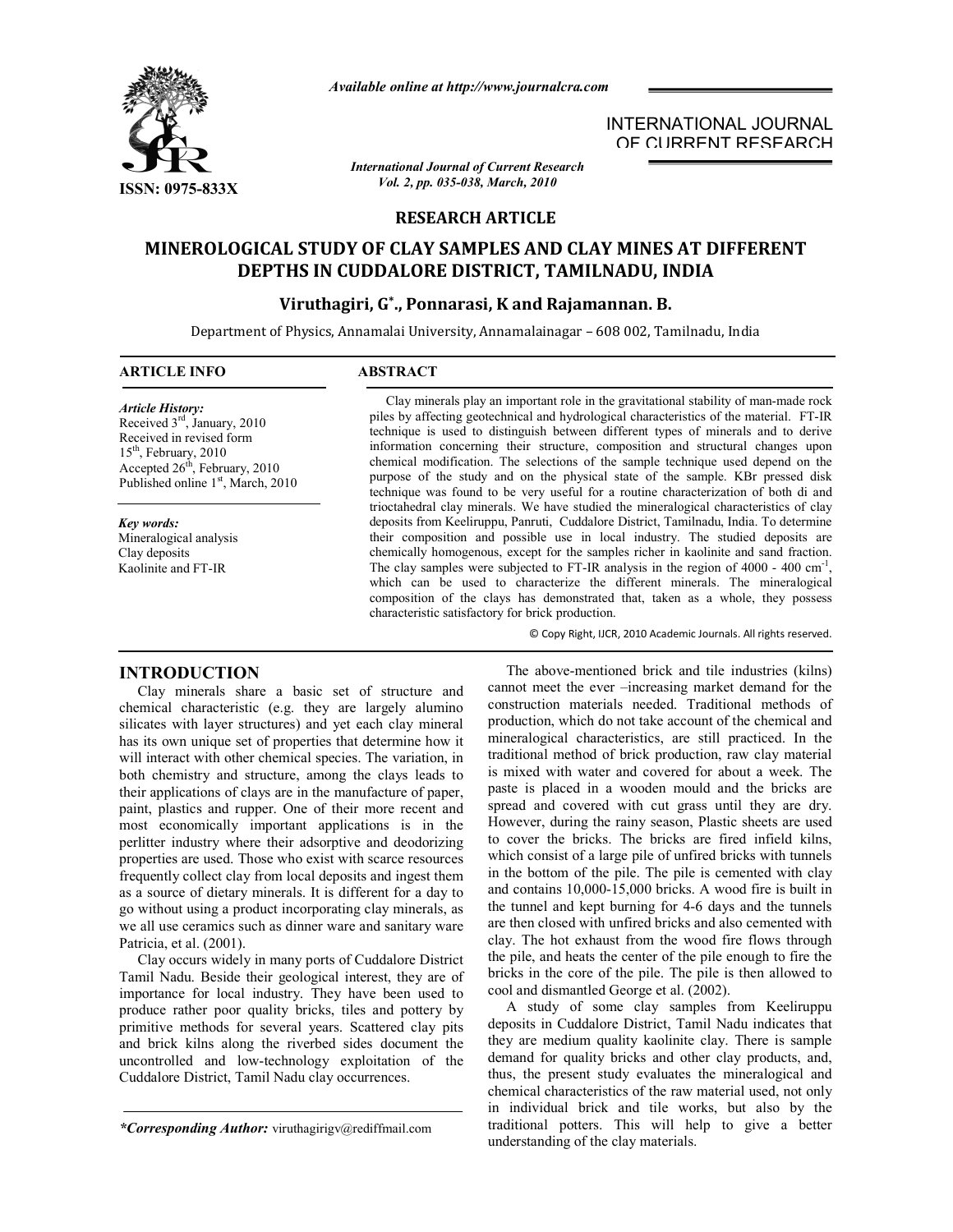# **METHODS AND METHODS**

 In these studies we analyzed (S1, S2, S3, S4, S5, S6 and S7) 7 clay samples taken from deposit that supply construction industry in Keeliruppu clay mines, Cuddalore District, Tamil Nadu, and India. Well mixed large samples, which were reduced to about 250 g each by coning and quartering, were taken from clay mines each sample has 5m distance apart, were crushed in a agate mortar and a fraction of the clay samples were used for FT-IR analysis of structural characterization of the  $\leq$ 2µmfraction of clay. Samples were dried at 60 $\degree$ C, and divided for mineralogical analysis. Mineralogical analysis was performed at centralized instrumentation servicing laboratory (CISL), Department of Physics Annamalai University, Tamil Nadu, India.

### **RESULTS**

In the infrared study their respective infrared spectra were presented in the Fig 1.The IR spectra show the peaks of kaolinite, quartz, montmorillonite and hematite. In the seven (different depths) samples namely S1, S2, S3, S4, S5, S6 and S7 the presence of very strong band at 3695  $cm<sup>-1</sup>$  along with the weak band at around 1640  $cm<sup>-1</sup>$  are due to adsorbed water.

samples give very strong broad band in the  $1000 \text{cm}^{-1}$ region which is characteristics of silicate minerals. In the case of all the samples from Keeliruppu clay mines, this band is found to be centered around  $1030 \text{ cm}^{-1}$  with very strong intensity indicating red clay origin of the Kaolinite clay. The relatively broad band in all spectra (Fig.1) at  $1100 \text{ cm}^{-1}$  is assigned to the inner Si-O stretching hydrogen bonding to  $H_2O$ , and this broading is an indication of hydrogen bonding. The weak bond at 913 cm-1 which appears in all spectra of Fig 1. The deformation modes of inner surface of  $Al_2O-H$ deformation modes.

#### **Relative distribution of minerals**

The relative distribution of major mineral Kaolinite (K) and Quartz (Q) can be found out using extinction co-efficient K by the relation K=DA/M

 Apparently a mineral with a high degree of crytallinity needs more energy for its transformation to a new structure than a mineral of poor crystallinity. Similarly from the table 2, the lowest and highest extinction coefficient values are known. They are illustrated graphically and moreover, this data was nearly same as

| S1             | S <sub>2</sub> | S <sub>3</sub> | S <sub>4</sub> | S5                       | S6             | S7             |                                                                                                           |                               |  |
|----------------|----------------|----------------|----------------|--------------------------|----------------|----------------|-----------------------------------------------------------------------------------------------------------|-------------------------------|--|
| Freq.          | Freq.          | Freq.          | Freq.          | Freq.                    | Freq.          | Freq.          | <b>Tentative Assignment</b>                                                                               | <b>Minerals Name</b>          |  |
| 3695           | 3696           | 3696           | 3696           | 3696                     | 3697           | 3696           | OH- stretching of inner hydroxyl<br>bonding                                                               | kaolinite                     |  |
| 3667           | 3668           | 3669           | 3667           | 3668                     | 3667           | 3667           | Degenerate internal Surface free<br>OH anti symmetric stretching<br>kaolinite<br>mode stretch $(Al_2O-H)$ |                               |  |
| 3650           | 3653           | 3650           | 3654           | 3655                     | 3654           | 3654           |                                                                                                           |                               |  |
| 3620           | 3620           | 3620           | 3620           |                          | 3620           | 3620           | OH stretching of inner hydroxyl<br>bonding                                                                | kaolinite                     |  |
| 3432           | 3436           |                |                |                          |                | $\blacksquare$ | H-O-H vibration of absorbed<br>water                                                                      | Montmorillonite               |  |
| 2904           | 2903           | 2904           | 2905           | 2904                     | 2904           | 2902           | C-H-Stretching                                                                                            | Organic mater<br>in kaolinite |  |
| 2812           | 2813           | ÷.             | 2815           | ä,                       | $\blacksquare$ | 2813           | C-H-Stretching                                                                                            | Organic mater<br>in kaolinite |  |
| $\blacksquare$ | 1635           | 1636           | 1636           | 1636                     | 1637           | 1637           | H-O-H Bending vibration of<br>absorbed water molecule                                                     | kaolinite                     |  |
| 1625           |                |                |                |                          |                |                | H-O-H deformation                                                                                         | kaolinite                     |  |
|                | 1113           | 1112           | 1113           | 1112                     | 1112           | 1114           | $(Al-O-(OH))6$                                                                                            | Montmorillonite               |  |
| 1100           |                |                |                |                          |                |                | Si-O stretch hydrogen bonded to<br>H <sub>2</sub> O                                                       | kaolinite                     |  |
| 1033           | 1032           | 1032           | 1032           | 1031                     | 1031           | 1032           | Si-O of stretching                                                                                        | kaolinite                     |  |
| 1009           | 1007           | 1007           | 1006           | 1006                     | 1007           | 1007           | Si-o-Si-symmetric stretching                                                                              | kaolinite                     |  |
| 913            | 913            | 913            | 913            | 913                      | 913            | 913            | Al <sub>2</sub> OH bending                                                                                | kaolinite                     |  |
| 796            | 794            | 793            | 792            | 794                      | 793            | 794            |                                                                                                           | kaolinite                     |  |
| 779            | $\blacksquare$ | ÷,             | $\overline{a}$ | $\overline{\phantom{a}}$ | $\blacksquare$ | $\blacksquare$ | Si-O of Quartz                                                                                            | Quartz                        |  |
|                |                | 753            | 753            | 755                      | 754            | 754            |                                                                                                           | kaolinite                     |  |
| 694            | 695            | 696            | 697            | 695                      | 695            | 696            | Si-O of Quartz                                                                                            | Ouartz                        |  |
| 539            | 538            | 538            | 538            | 538                      | 538            | 537            | Fe-O $(Fe2O3)$                                                                                            | Hematite                      |  |
| 470            | 469            | 468            | 468            | 469                      | 468            | 469            | Si-Oasymmetric bending vibration                                                                          | Quartz                        |  |
| 432            | 431            | 431            | 431            | 430                      | 430            | 431            | Si-O of mixed vibration                                                                                   | kaolinite                     |  |

**Table 1. The Infrared absorption frequencies (cm-1 ) for Keeliruppu clay samples at different depths**

In addition a well marked absorption around 3667, 3650 and 3620 cm-1 were found. It is well established that the infrared absorption bands in the 3800-3600 cm-1 region in the spectra of clay minerals are due to the stretching vibrations of free hydroxyl groups present in them. All the

the previous data, so it is not necessary to discuss about the quartz  $(694 \text{ cm}^{-1})$  so that the extinction co-efficient for kaolinite and quartz of seven different depth samples (S1 to S7) are discussed in table 2 it can be observed from the frequencies  $1033 \text{ cm}^{-1}$  and  $694 \text{ cm}^{-1}$ . The 20th feet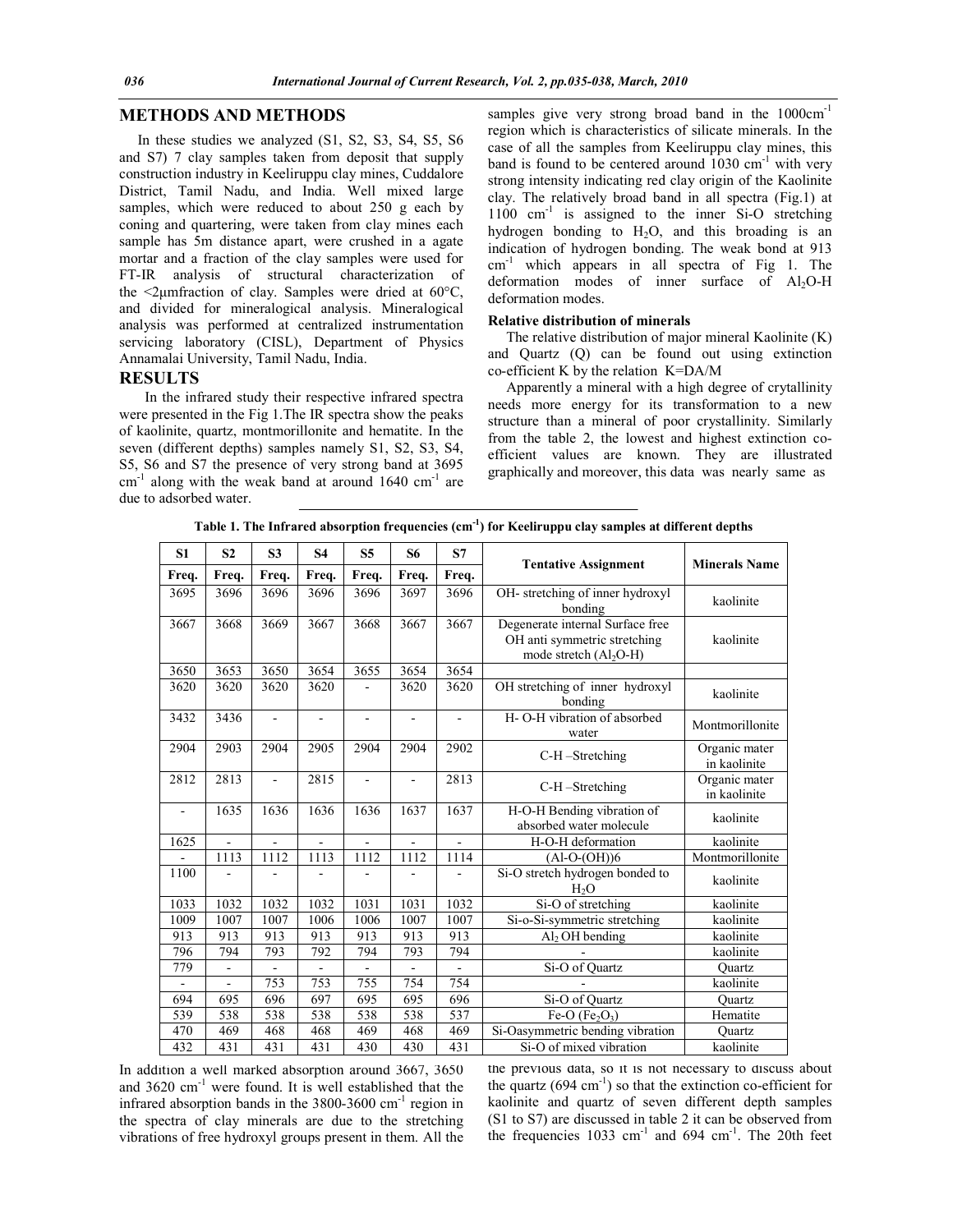sample having maximum absorbance of 28.052, from the Figure (2) the lowest amount of minerals kaolinite and quartz obtained at S2 and S4. The invariable presence of quartz and kaolinite. In all the samples indicates that there are ubiquitous minerals in clays.

 **Table 2. Extinction co-efficient of Kaolinite 1030 cm-1 and Quartz694 cm-1**

| Depth<br>in feet | Kaolinite 1033 cm <sup>-1</sup> |           | Quartz 694 cm <sup>-1</sup> |           |
|------------------|---------------------------------|-----------|-----------------------------|-----------|
|                  | $D = log(I_0/I)$                | $K = DA/$ | $D = log$                   | $K = DA/$ |
|                  |                                 | М         | $(I_0/I)$                   | M         |
| 5                | 0.1906                          | 8.429     | 0.09156                     | 4.0581    |
| 10               | 0.6154                          | 26.336    | 0.1658                      | 7.0958    |
| 15               | 0.3273                          | 14.475    | 0.0704                      | 3.114     |
| 20               | 0.5920                          | 28.052    | 0.1541                      | 7.3032    |
| 25               | 0.3467                          | 16.43     | 0.1110                      | 5.2609    |
| 30               | 0.3537                          | 15.137    | 0.08566                     | 3.6660    |
| 35               | 0.5383                          | 24.625    | 0.1429                      | 6.5394    |

**Table 3. Statistical data for Kaolinite1030 cm-1 and Quartz 694 cm-1**

| <b>Statistics</b>             | Kaolinite<br>$1033cm^{-1}$ | <b>Ouartz 694</b><br>$cm^{-1}$ |
|-------------------------------|----------------------------|--------------------------------|
| Range                         | 8.43-28.05                 | 3.11-7.30                      |
| Arithmetic                    | 19.069                     | 5.291                          |
| Mean<br>Standard<br>Deviation | 7.315                      | 1.720                          |
| <b>Skewness</b>               | $-0.060$                   | $-0.023$                       |
| Kurtosis                      | $-1.522$                   | $-2.144$                       |
| Frequency<br>Distribution     | Normal                     | Non-Normal                     |



*Fig. 1. Infrared absorption spectra of Keeliruppu clay (KLP) samples at different depths*

#### **Statistical method (or) analysis**

An attempt is made to use the statistical method to find out the distribution pattern of the minerals. The statistical values corresponding to minerals (Kaolinite 1033 cm<sup>-1</sup> and

Quartz  $694 \text{ cm}^{-1}$  and its extinction co-efficient are measured for clay and non-clay samples are presented in Table 2. The respective mean value, standard deviation, range, skewness, kurtosis co-efficient and the frequency distribution are listed in Table 3.



 *Fig. 2.Depths versus extinction coefficient for Kaolinite (1033 cm-1 ) and quartz (694 cm-1 ) in clay samples*



The frequency distribution of the mineral (Kaolinite) detected. It can be observed from the Table 3 and Fig 3 for Kaolinite (1033 cm-1) that the negative value of skewness of the site (KLP) clay is  $0.060$ . Fig.  $3(a)$  shows that its distributions are symmetric for the sample. It can be obtained from the Fig. 3(b) for (Quartz 694cm-1 ) reveals a high level abundance of Quartz mineral in samples (S2 and S4) and the lowest amounts are produced by the samples (S3 and S5). It can be obtained from the Table 3 for  $(Quartz 694 cm<sup>-1</sup>)$  that the negative value of skewness 0.023. Fig. 3(b) shows that its distributions are asymmetric with left tail longer than the right. Negative and lower value of skewness obtained. This is due to the uneven spatial distribution of quartz  $(694 \text{ cm}^{-1})$  in the clay of KLP clay mines. Both the statistical and graphical representation gives useful information of distribution pattern of the minerals.

 Brick manufacture is associated with a number of environmental implicated, some of which are beneficial, and other which are potentially detrimental. Traditionally, bricks have been and are produced in fraction, which are sited adjacent to the source of the clay. The life of the production site may extend beyond in life of an associated